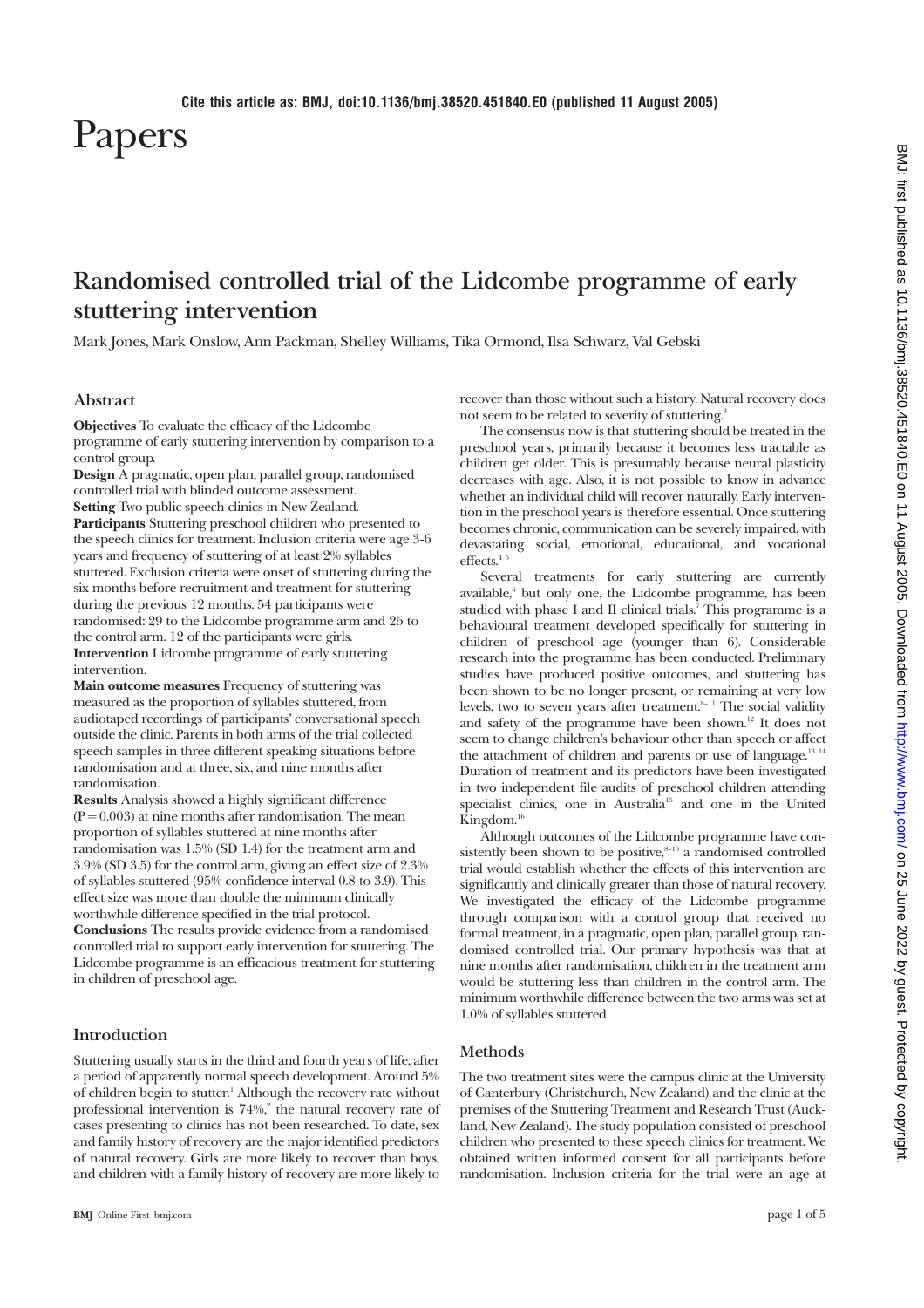recruitment of 3-6 years, stuttering as diagnosed by using standard procedures<sup>17</sup> and at least 2% of syllables stuttered, and proficiency in English for children and parents. Exclusion criteria were treatment for stuttering during the previous 12 months and onset of stuttering in the six months before recruitment.

The children allocated to the Lidcombe programme arm received the treatment according to the programme manual. Throughout the programme, parents provide verbal contingencies for periods of stutter free speech and for moments of stuttering. This occurs in conversational exchanges with the child in the child's natural environment. The contingencies for stutter free speech are acknowledgment ("That was smooth"), praise ("That was good talking"), and request for self evaluation ("Were there any bumpy words then?"). The contingencies for unambiguous stuttering are acknowledgment ("That was a bit bumpy") and request for self correction ("Can you say that again?"). The programme is conducted under the guidance of a speech pathologist. During the first stage of the programme, a parent conducts the treatment for prescribed periods each day, and parent and child visit the speech pathologist once a week. The second stage starts when stuttering has been maintained at a frequency of less than 1.0% of syllables stuttered over three consecutive weeks inside and outside the clinic and is designed to maintain those low levels. Treatment is withdrawn, and the frequency of clinic visits decreases over a period of at least one year, providing stuttering remains at less than 1.0% of syllables stuttered. Details of the treatment are available in the guide for clinicians,<sup>7</sup> and the treatment manual is available from the website of the Australian Stuttering Research Centre (www.fhs.usyd.edu.au/ASRC).

Compliance with treatment was established by the consulting clinicians who trained the parents in the procedures and with sample tape recordings of parents conducting the treatments with their children in everyday speaking environments. These recordings confirmed that parents were administering treatment in accordance with the treatment manual. The parents of children in the control arm were told that they would receive the Lidcombe programme at the end of the trial if it was shown to be efficacious and their child was still stuttering. They were told they could receive treatment during the trial at other clinics, providing it was not the Lidcombe programme.

We asked parents in both arms of the trial to use audiotape recorders to collect three samples of their child's conversational speech outside the clinic, before randomisation and then three, six, and nine months after randomisation. Parents had to record samples of their child speaking to a family member at home, to a non-family member at home, and to a non-family member away from home, ideally at a similar time of the day. Experienced speech pathology observers measured the proportion of syllables stuttered from each recording in real time by using an electronic, button press counter and timer. One observer assessed all recordings from the Auckland site and another from the Christchurch site. Intrajudge and interjudge reliability was assessed on a 5% sample of tape recordings from both sites.

The sample size required for the trial was calculated based on a two tailed test, 80% power, level of significance 5%, and a minimum clinically worthwhile difference at nine months after randomisation of 1.0% syllables stuttered. This is the minimum difference that a listener would be able to distinguish. On the basis of existing data<sup>15</sup> we assumed an exponential distribution for the proportion of syllables stuttered. A sample size of 55 in each group was sufficient to detect the minimum clinically worthwhile difference. This sample size also accounted for a modest non-compliance rate of 10%.

We used SAS, version 8.02 for Windows (SAS Institute, Cary, NC, USA), and Stata/SE, version 8.0 for Windows (Stata Corporation, College Station, TX, USA), for our analyses. We used a two sample *t* test to perform the primary comparison of difference in the mean proportion of syllables stuttered at nine months after randomisation. The frequency of stuttering analysed for each child was an average of their nine month samples. We used least squares regression to estimate treatment effect in important subgroups and interaction terms in the regression models to test for heterogeneity. All analyses were by intention to treat. We used the last observation carried forward for two participants without follow-up tapes at nine months.

#### **Treatment assignment and blinding**

An independent central telephone randomisation service provided by the National Health and Medical Research Council (NHMRC) Clinical Trials Centre at the University of Sydney, Australia, assigned each eligible and consenting participant to the control group or treatment group. The allocation process entailed the treatment clinician contacting the council's clinical trials centre by telephone, fax, or email. Treatment assignment was conducted independently of the treating clinician. Dynamically balanced randomisation<sup>18</sup> was used, with stratification by age, sex, severity of stuttering, treatment site, and family history of recovery from stuttering. Because blinding was not possible, observers blinded to treatment allocation assessed outcomes. All speech recordings were de-identified and masked to the allocated treatment.

# **Results**

Because of difficulty with recruitment we decided to stop the trial before we had obtained 110 participants. Recruitment began in June 1999 and concluded in May 2003 with a total of 54 participants randomised, 31 at the University of Canterbury and 23 at the Stuttering Treatment and Research Trust.

#### **Participant flow and follow-up**

Seven (13%) of the 54 randomised participants did not complete the trial, and data after randomisation were not available, with all analyses being performed on 47 participants. Reasons for not completing the trial included major illness in the case of one child, and families being not contactable, mainly because of relocation. The figure shows the flow diagram of participants through the trial. Comparisons of the pre-randomisation characteristics for participants who were lost to follow-up with those remaining in the trial showed no statistically significant differences in severity, sex, treatment group assigned, or family history of recovery from stuttering (table 1). The difference in age reached significance, however, with the participants withdrawing being on average nine months older  $(P = 0.015$ , two sample *t* test). Two participants had data for analysis available for only six months and seven months, respectively, after randomisation. The median time from randomisation to final follow-up was 11 months in the control arm and nine months in the treatment arm. Five (9%) protocol violations occurred: four children in the control arm received some Lidcombe programme treatment and one child allocated to the intervention group received only three weeks of treatment (figure). Three participants allocated to the control arm received other treatment. Two participants received Easy-does-it,<sup>19</sup> and one received some components of the Lidcombe programme on an ad hoc basis.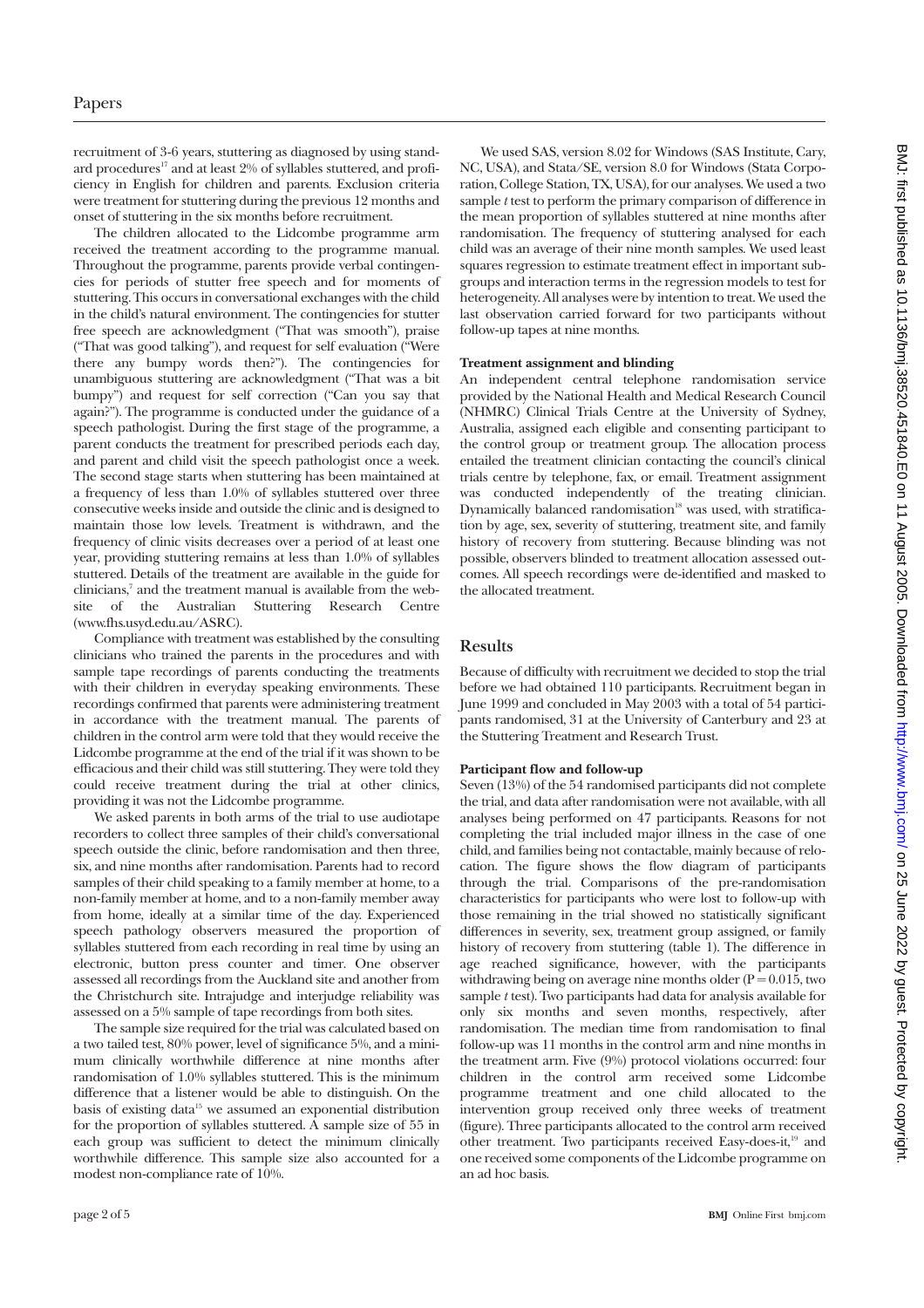

Flow of participants through the trial

#### **Speech samples**

We collected 517 speech samples for analysis. For each child at each of the measurement occasions in the trial, an average of 2.3 (range 1-6) speech samples were available for analysis. The speech samples obtained had a mean duration of 433 syllables (SD 12). We obtained intraclass correlations of  $r = 0.99$  for both intrajudge and interjudge reliability.

#### **Analysis**

Of the 54 participants recruited to the study, 29 were allocated to the treatment group and 25 to the control group. A comparison of pre-randomisation characteristics by treatment group shows the groups to be similar (table 2). Table 3 shows that severity of stuttering measured by proportion of syllables stuttered was similar in the two groups before randomisation. However, at nine months after randomisation, we noted a difference of 2.3% of syllables stuttered between the treatment group and the control group (95% confidence interval 0.8% to  $3.9\%$ , P = 0.003). The results were similar after adjustment for treatment site, baseline severity, age, sex, and family history of recovery from stuttering.

**Table 1** Comparison of baseline characteristics of participants lost to follow-up with participants remaining in study. Values are numbers (percentages) of subjects unless otherwise indicated

|                               | Lost to follow up<br>$(n=7)$ | Remaining in study<br>$(n=47)$ | P value for difference<br>(Fisher's exact test) |
|-------------------------------|------------------------------|--------------------------------|-------------------------------------------------|
| % syllables stuttered:        |                              |                                |                                                 |
| $2 - 5$                       | 3<br>(43)                    | 15 (32)                        | 0.7                                             |
| >5                            | (57)<br>4                    | (68)<br>32                     |                                                 |
| Female                        | (29)<br>2                    | (21)<br>10                     | 0.6                                             |
| Family history of<br>recovery | 3(43)                        | 21(45)                         | 0.9                                             |
| Treatment group:              |                              |                                |                                                 |
| Lidcombe<br>programme         | 2(29)                        | 27(57)                         | 0.2                                             |
| Control                       | 5<br>(71)                    | 20 (43)                        |                                                 |
| Mean age in years<br>(SD)     | $4.7$ $(0.7)$                | 3.9(0.6)                       | $0.015$ (two sample $t$<br>test)                |

**Table 2** Baseline characteristics of all participants. Values are numbers (%) of participants unless otherwise indicated

|                            | Lidcombe programme<br>$(n=29)$ | Control (n=25) | Total $(n=54)$ |
|----------------------------|--------------------------------|----------------|----------------|
| Age in years:              |                                |                |                |
| $3 - 4$                    | 17 (59)                        | 12 (48)        | (54)<br>29     |
| $4 - 5$                    | (31)<br>9                      | 12 (48)        | (39)<br>21     |
| $5-6$                      | 3(10)                          | (4)<br>1       | (7)<br>4       |
| % syllables stuttered:     |                                |                |                |
| $2 - 5$                    | 9(31)                          | (36)<br>9      | (33)<br>18     |
| >5                         | 20 (69)                        | 16 (64)        | (67)<br>36     |
| Female                     | 7(24)                          | 5(20)          | (22)<br>12     |
| Family history of recovery | 13 (45)                        | 11(44)         | (44)<br>24     |

We conducted an exploratory analysis of the proportion of children with less than 1.0% syllables stuttered at nine months after randomisation. The proportion was higher in the Lidcombe arm than in the control arm when adjusted for the baseline severity score in a logistic regression model (table 4). Table 5 shows estimates of effect size within subgroups stratified at baseline. The only test of heterogeneity to reach significance shows a larger effect of treatment for those children without a family history of recovery from stuttering than for children with a history. Effect sizes seemed to be consistent in all other important subgroups, with the possible exception of the treatment site. However, the control group doing better in Auckland than in Christchurch could explain this possible difference.

# **Discussion**

After nine months, the reduction of stuttering in the Lidcombe programme group was significantly and clinically greater than natural recovery. The estimated effect size of 2.3% of syllables stuttered is more than double the minimum clinically worthwhile difference specified in the trial protocol. At nine months, the control group had reduced their frequency of stuttering by an average of 43%, presumably from a combination of natural recovery and the ad hoc treatment given to some of the participants. However, only 15% of children in the control arm attained a minimal level of stuttering as defined in the trial protocol. In contrast, the treatment group had reduced their stuttering by 77%, resulting in a mean frequency of 1.5% syllables stuttered. Most children in the Lidcombe programme group were still in the second stage of the programme at the nine month follow-up point.

**Table 3** Severity of stuttering (% syllables stuttered) before randomisation and at nine months. Values are means with standard deviations unless otherwise indicated

|                      | Lidcombe<br>programme $(n=27)$ | Control (n=20) | Difference in %<br>syllables stuttered at<br>nine months (95%<br>CI, P value) |
|----------------------|--------------------------------|----------------|-------------------------------------------------------------------------------|
| Before randomisation | 6.4(4.3)                       | 6.8(4.9)       | 23                                                                            |
| At nine months       | 1.5(1.4)                       | 3.9(3.5)       | $(0.8 \text{ to } 3.9, \text{ P} = 0.003)$                                    |
|                      |                                |                |                                                                               |

**Table 4** Numbers (percentages) of participants achieving less than 1.0% of syllables stuttered at nine months

| % syllables stuttered | Lidcombe<br>programme $(n=27)$ | <b>Control group</b><br>$(n=20)$ | Odds ratio (95% CI)                |
|-----------------------|--------------------------------|----------------------------------|------------------------------------|
| < 1.0                 | 14 (52)                        | 3(15)                            | 013                                |
| >1.0                  | 13 (48)                        | 17 (85)                          | $(0.03 \text{ to } 0.63, P=0.011)$ |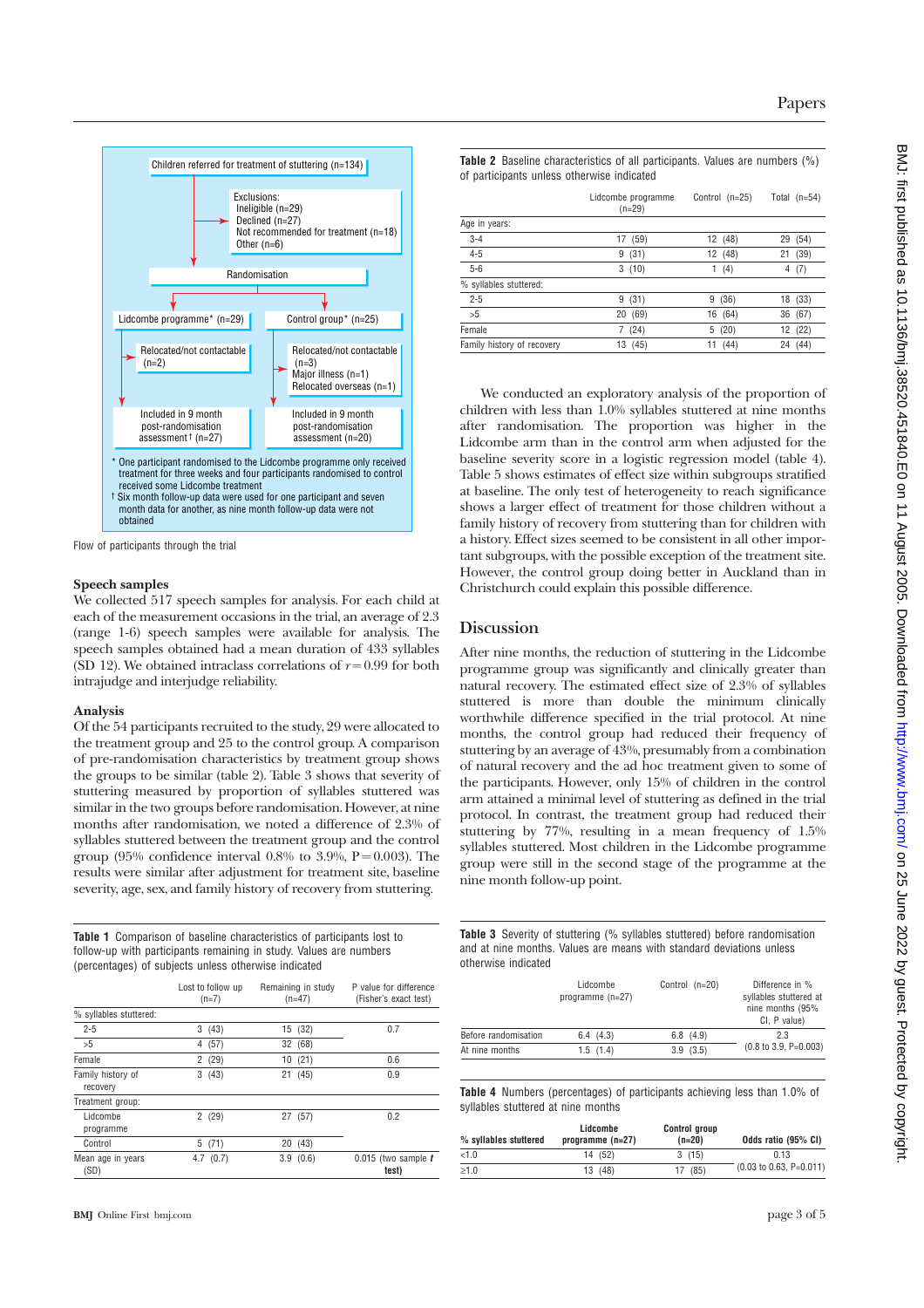#### **Table 5** Estimates of effect size within subgroups

| Subgroup                                       | No of<br>participants<br>$(n=47)$ | Effect size as % syllables<br>stuttered (95% CI) | P value for<br>heterogeneity* |
|------------------------------------------------|-----------------------------------|--------------------------------------------------|-------------------------------|
| Treatment site:                                |                                   |                                                  |                               |
| Auckland                                       | 22                                | 1.1 $(-0.6 \text{ to } 2.8)$                     | 0.15                          |
| Christchurch                                   | 25                                | 3.3 (0.9 to 5.8)                                 |                               |
| Sex:                                           |                                   |                                                  |                               |
| Male                                           | 37                                | 2.4 (0.6 to 4.2)                                 | 0.8                           |
| Female                                         | 10                                | $2.0$ (-1.6 to 5.5)                              |                               |
| Age in years:                                  |                                   |                                                  |                               |
| $\leq$ 4                                       | 28                                | (0.1 to 4.7)<br>2.4                              | 0.9                           |
| $\geq 4$                                       | 19                                | 2.3 (0.4 to 4.2)                                 |                               |
| Family history of recovery:                    |                                   |                                                  |                               |
| No                                             | 26                                | $3.8$ $(1.5 \text{ to } 6.2)$                    | 0.027                         |
| Yes                                            | 21                                | $0.5$ $(-1.6 \text{ to } 2.7)$                   |                               |
| Baseline severity in %<br>syllables stuttered: |                                   |                                                  |                               |
| $5$                                            | 19                                | $(0.2 \text{ to } 4.0)$<br>2.1                   | 0.6                           |
| $\geq 5$                                       | 28                                | $(0.5 \text{ to } 4.9)$<br>2.7                   |                               |

\*Obtained from a test of interaction in a least squares regression model.

#### **Study limitations**

Our study has some limitations that should be acknowledged, but these are not sufficient to alter the main conclusion. The achieved sample size was only half that proposed, and seven of the 54 randomised participants did not complete the trial. These participants were older than the participants who did complete the trial, by an average of nine months. However, this difference in age is unlikely to have had an important effect on the results of the trial because the number of participants lost to follow-up is small, and there is no evidence to show that age is correlated with the proportion of syllables stuttered at nine months after randomisation for the participants who completed the trial.

Another limitation is that the post-randomisation period lasted nine months only. Ideally it should have been longer than this so that the children in the treatment group could have completed the second stage of the treatment programme and the children in the control group would have had more time to recover naturally. However, retaining a control group of stuttering children for longer than nine months is very difficult. Initially, follow-up was for 12 months, but this was reduced because parents of children allocated to the control group were unwilling to wait that long to receive treatment for their child.

#### **Conclusions**

Given its apparent efficacy, then, numerous reasons support implementing the Lidcombe programme in the preschool years. Although several children presenting at a clinic with early stuttering may recover without treatment, identifying these children in advance is not possible. Waiting for an extended period to see if natural recovery occurs is not acceptable because it seems that the Lidcombe programme is less efficacious once children move into the school age years.<sup>20</sup> In addition, delaying treatment until the school age years is not a viable option because of the negative social and cognitive consequences of stuttering at this age.<sup>21</sup> If the disorder persists into the school age years a child is exposed to the unacceptable risk of experiencing the disabling effects of chronic and intractable stuttering throughout life.

We acknowledge the contribution of Marjorie Blakeley for treatment of participants at the University of Canterbury and Peta Forder for performing randomisation at the National Health and Medical Research Council Clinical Trials Centre at the University of Sydney.

Contributors: MJ, MO, AP, and VG contributed to initiation of the study, study design, conduct of the study, statistical analysis, and preparation of the

# **What is already known on this topic**

Chronic stuttering in adulthood is intractable and has serious disabling effects

The consensus is that early intervention in the preschool years is necessary

Randomised controlled trial evidence for the efficacy of early stuttering intervention has not been obtained

#### **What this study adds**

The Lidcombe programme, an early intervention for stuttering, is significantly and clinically more efficacious than no formal programme in treating stuttering in preschool children

manuscript. SW and TO contributed to conduct of the study and preparation of the manuscript. IS contributed to initiation of the study and preparation of the manuscript. MO is the guarantor. Funding: None.

Competing interests: None declared.

Ethical approval: Ethical approval was obtained from the human ethics committees at the University of Sydney and University of Canterbury prior to conducting the study.

- 1 Bloodstein O. *A handbook on stuttering.* San Diego, CA: Singular Publishing Group, 1995.
- 2 Yairi E, Ambrose N. Early childhood stuttering I: persistency and recovery rates. *J Speech Lang Hear Res* 1999;42:1097-12. 3 Yairi, E, Ambrose N, Paden EP, Throneburg RN. Predictive factors of persistence and
- recovery: pathways of childhood stuttering. *J Commun Disord* 1996;29:51-77. 4 Craig AR, Calver P. Following up on treated stutterers: studies of perceptions of fluency
- and job status. *J Speech Hear R* 1991;34:279-84. 5 Hayhow R, Cray AM, Enderby P. Stammering and therapy views of people who stam-
- mer. *J Fluency Disord* 2002;27:1-16.
- 6 Onslow M, Packman A, eds. *The handbook of early stuttering intervention*. San Diego, CA: Singular Publishing Group, 1999.
- 7 Onslow M, Packman A, Harrison E, eds. *The Lidcombe program of early stuttering interven-tion: a clinician's guide*. Austin, TX: Pro-Ed, 2003. 8 Onslow M, Costa L, Rue S. Direct early intervention with stuttering: some preliminary
- data. *J Speech Hear Disord* 1990;55;405-16.
- 9 Onslow M, Andrews C, Lincoln M. A control/experimental trial of an operant treatment for early stuttering. J Speech Hear Res 1994;37;1244-59.<br>10 Lincoln M, Onslow M. Long-term outcome of an early intervention for stutter
- 
- of the impact of the Lidcombe program on early stuttering. *J Fluency Disord* 2002;27:203-14.
- 12 Lincoln M, Onslow M, Reed V. Social validity of an early intervention for stuttering; the Lidcombe program. *Am J Speech-Lang Pathol* 1997;6:77-84.
- 13 Woods S, Shearsby J, Onslow M, Burnham D. The psychological impact of the Lidcombe program of early stuttering intervention: eight case studies. *Int J Lang Comm Disord* 2002;37:31-40.
- Bonelli P, Dixon M, Ratner NB, Onslow M. Child and parent speech and language following the Lidcombe programme of early stuttering intervention. *Clin Linguist Phonetics* 2000;14:427-46.
- 15 Jones M, Onslow M, Harrison E, Packman A. Treating stuttering in young children: predicting treatment time in the Lidcombe program. *J Speech Lang Hear Res*  $2000.43.1440.50$
- 16 Kingston M, Huber A, Onslow M, Jones M, Packman A. Predicting treatment time with the Lidcombe program: replication and meta-analysis. *Int J Lang Comm Disord* 2003;38:165-77.
- 17 Onslow M. *Behavioral management of stuttering*. San Diego, CA: Singular Publishing Group, 1996. 18 Signorini DF, Leung, O, Simes RJ, Beller E, Gebski, VJ, Callaghan, T. Dynamic balanced
- randomisation for clinical trials. *Stat Med* 1993;12:2343-50.
- 19 Roseman BA, Johnson KL. *Easy does it for fluency; preschool/primary*. East Moline, IL:P LinguiSystems, 1998. 20 Lincoln M, Onslow M, Wilson L, Lewis C. A clinical trial of an operant treatment for
- school-age stuttering children. *Am J Speech-Lang Pathol* 1996;5:73-85. 21 Davis S, Howell P, Cooke F. Sociodynamic relationships between children who stutter
- and their non-stuttering classmates. *J Child Psychol Psychiatry* 2002;43;939-47. *(Accepted 8 June 2005)*

doi 10.1136/bmj.38520.451840.E0

Queensland Clinical Trials Centre, University of Queensland, Princess Alexandra Hospital, Woollongabba, Queensland 4102, Australia Mark Jones *biostatistician*